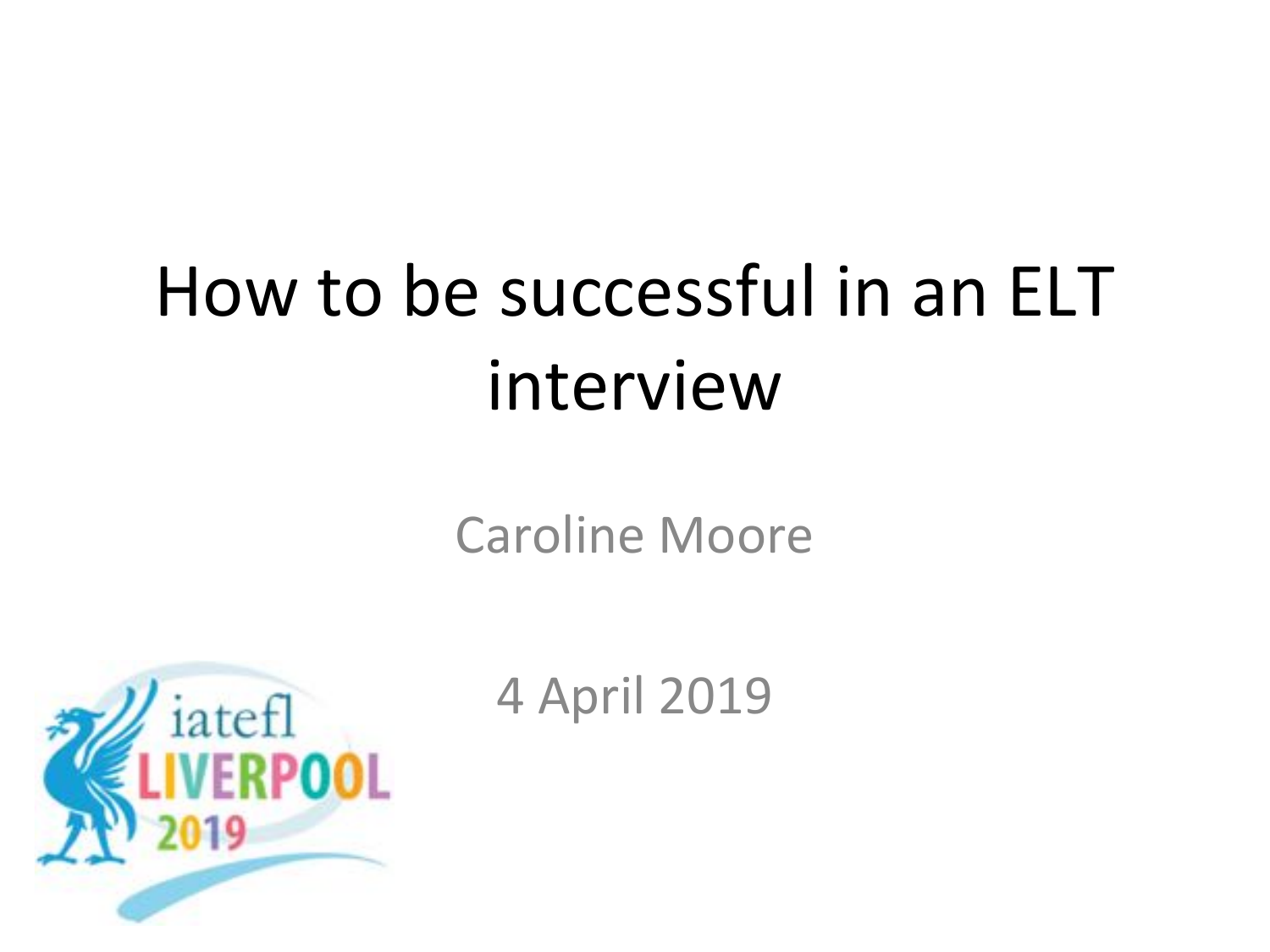## Summary



- **Contexts**
- Attitude, Awareness, Appearance
- Question types
- Using STAR answers
- Practice
- Awkward questions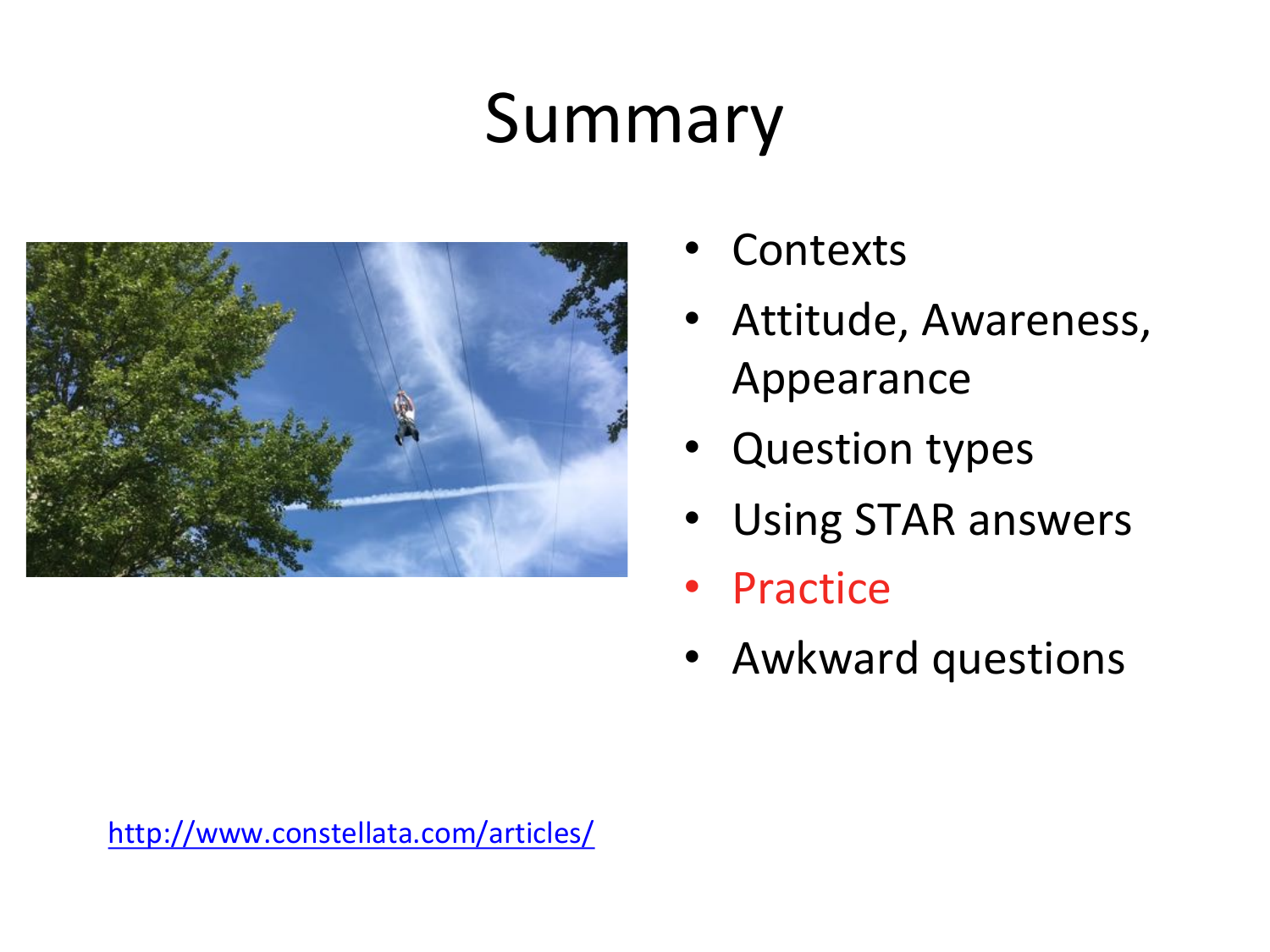### Contexts

- May be more than one interview
- Virtual, face-to-face
- Whole or part day:
	- Observed lesson
	- Written assignment
	- Psychometric tests
	- Interviews with prospective colleagues and students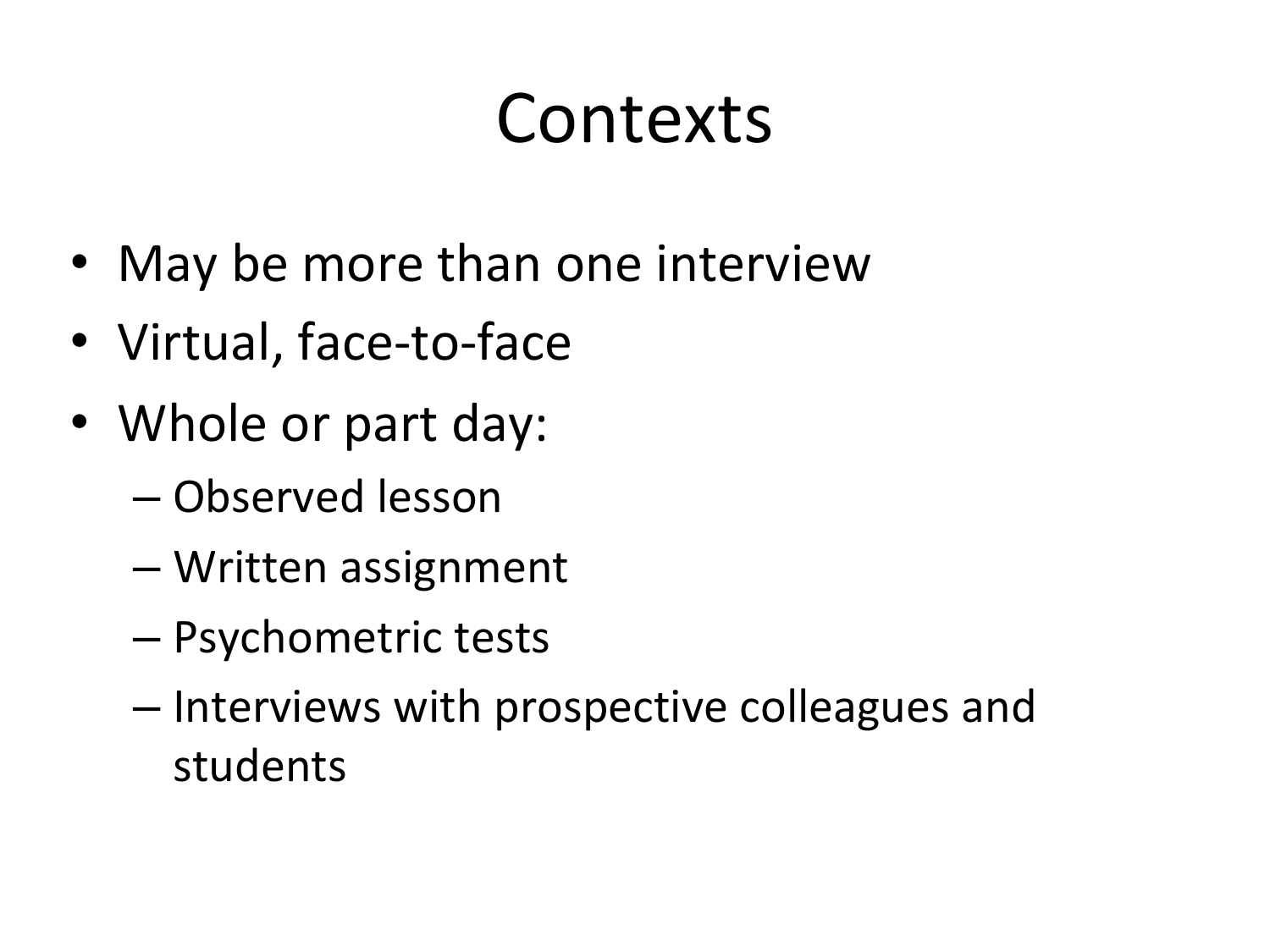### Attitude

- Research, preparation
- Mindset
- Enthusiastic, curious
- Practise answering sample questions
- Learn from the experience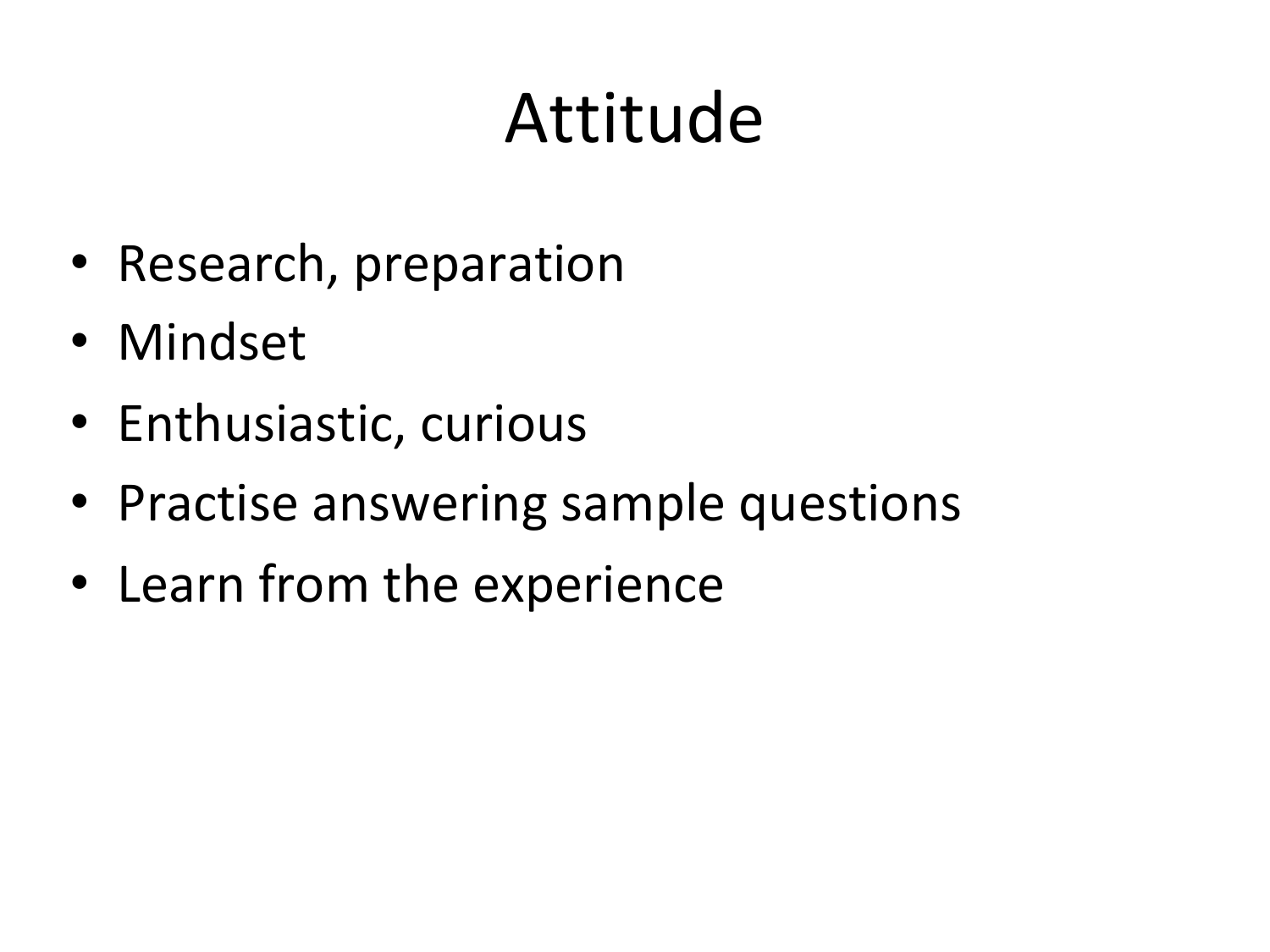#### Awareness

- Listen
- Observe
- Do you want to work here?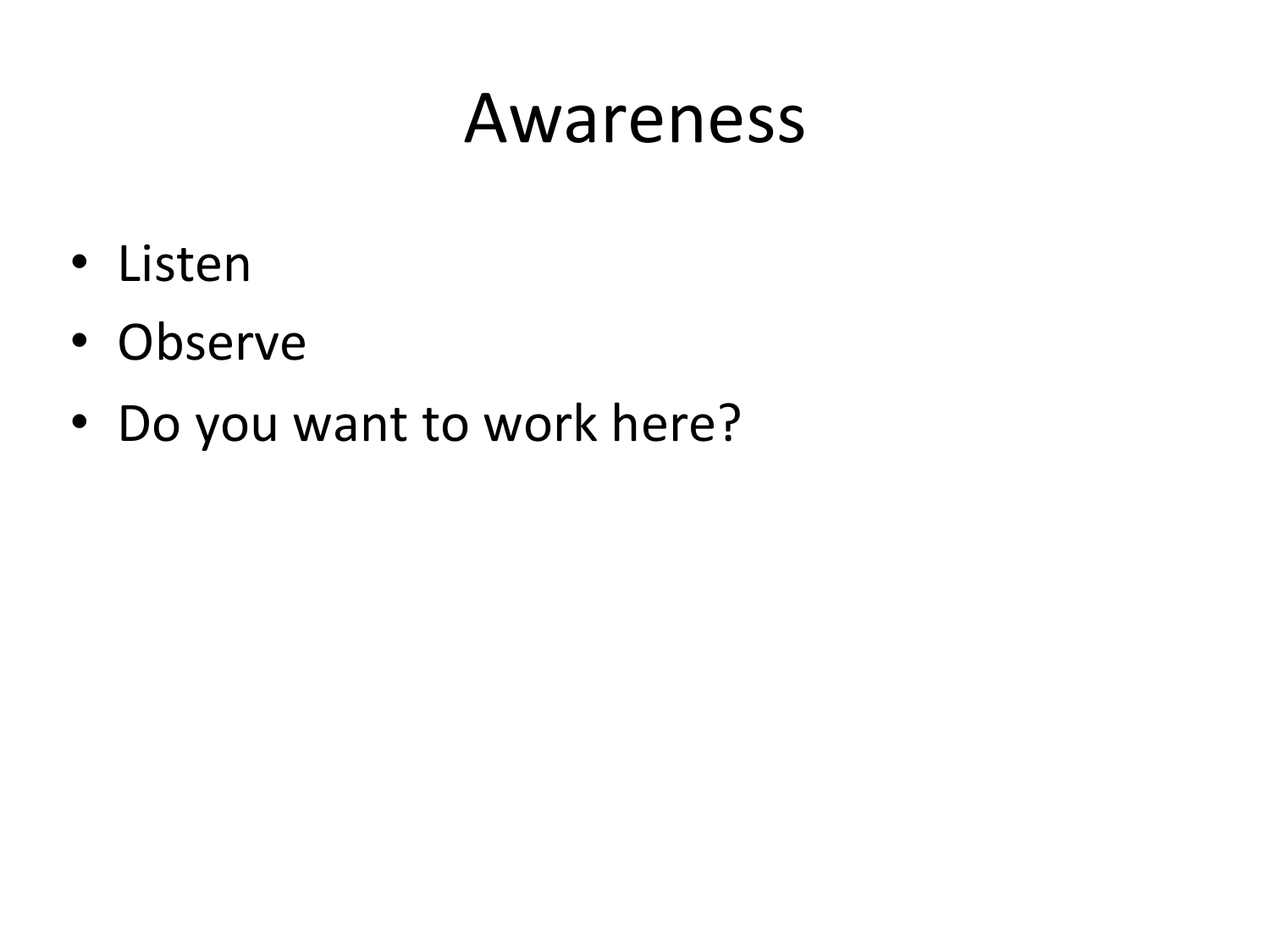#### Appearance

- Smart, head to toe (even for Skype interviews)
- Modest
- Comfortable, still fits, not too hot/cold, shoes?
- Piercings, tattoos…?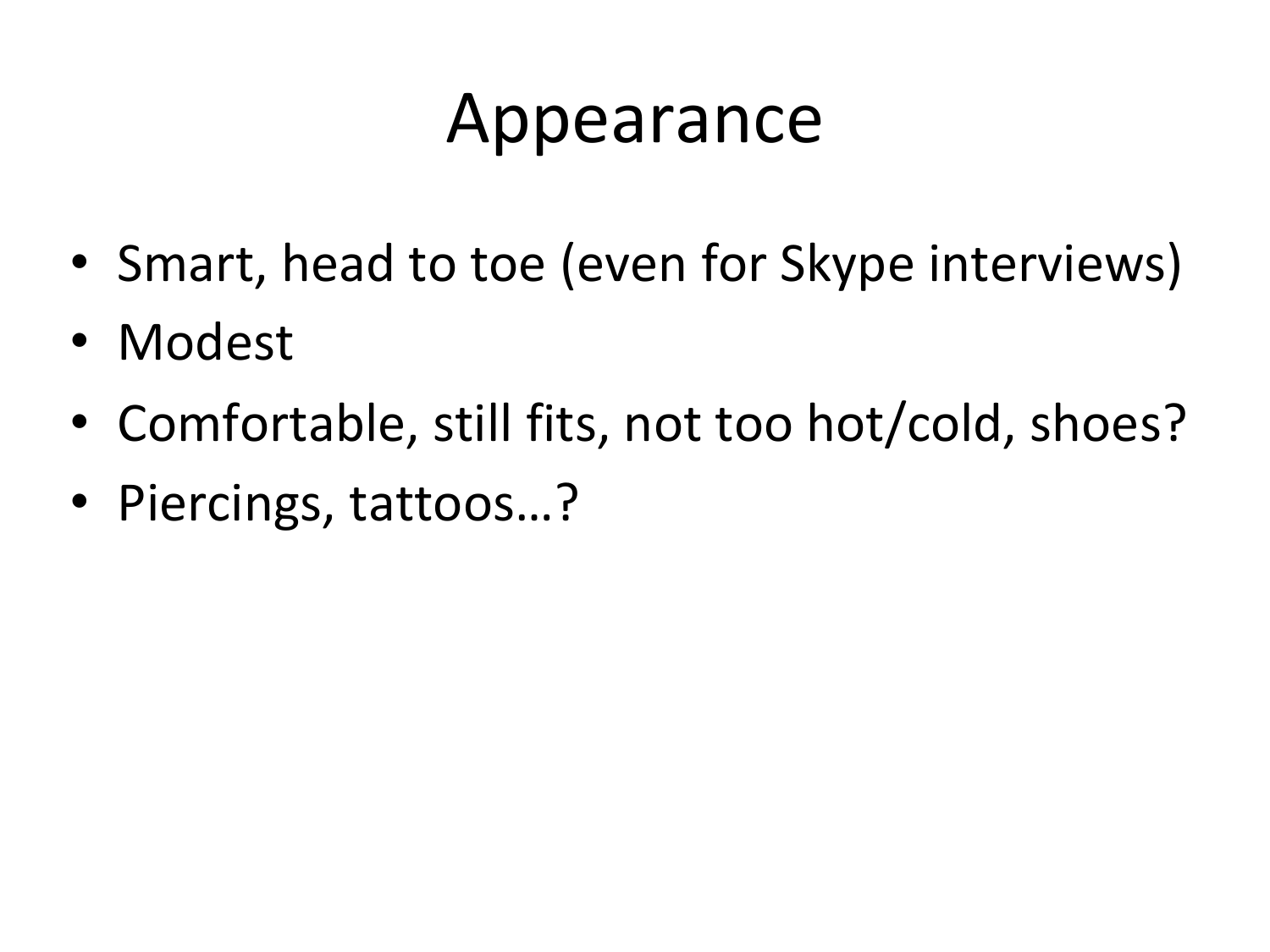# Question types

#### **General/motivation**

- What kind of a teacher are you?
- What CPD have you done recently? Why, and what did you learn?
- Why did you become a teacher?
- Why did you apply for this job?
- Why did you (want to) become a manager?

#### **Behaviourial/competency**

- Describe a situation when you helped a learner who was struggling or demotivated be successful, what did you do?
- Describe a situation where there were problems with class behaviour, what did you do?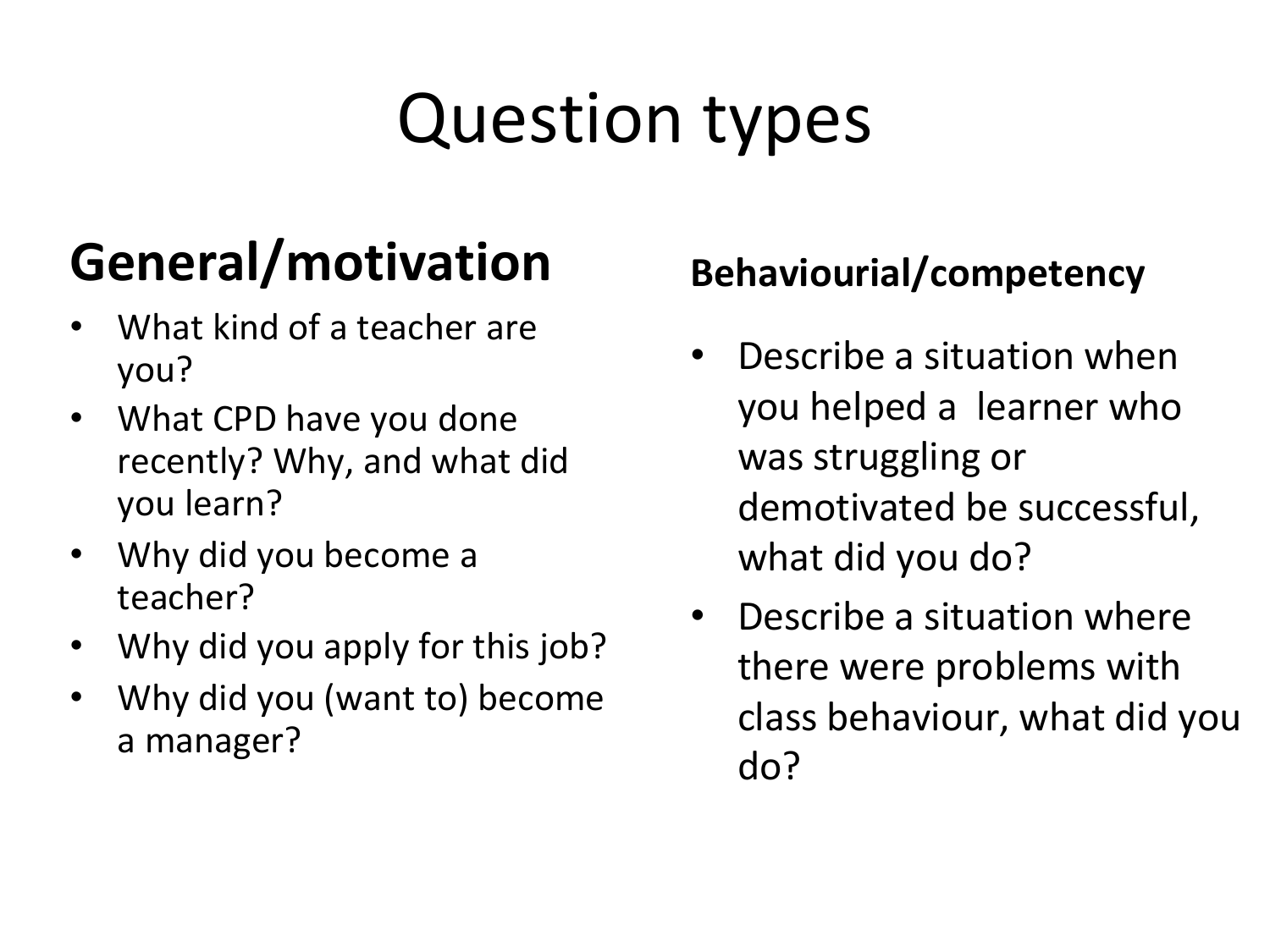## More question types

#### **Hypothetical**

- Imagine: You've got some very unmotivated learners. What would you do?
- How would you teach a grammatical point in one hour and a half in a very fun, engaging way, but with a specific objective and plenty of results from the students?

#### **Opinion**

- What makes you think you are the best teacher for this job?
- If you had to choose a method, which one would you choose and why?
- What do you prefer, using coursebooks or materials light?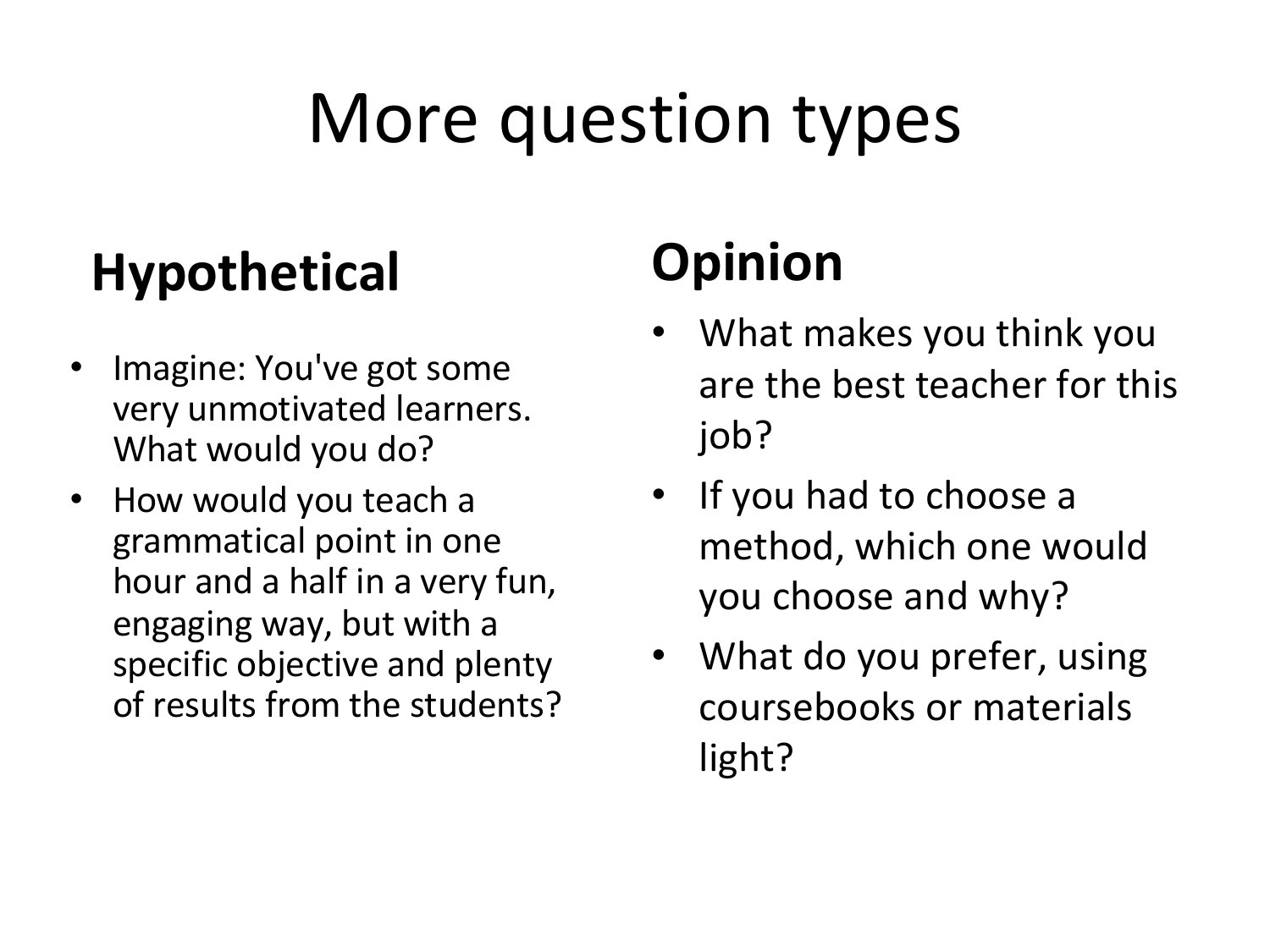#### STAR answers

**Situation** – explain context, including any challenges

**Task** – what was your role?

**Action** – what you did, why, and how?

**Result** – what happened?

Be prepared to answer follow up questions, e.g. what you learned, would do next time?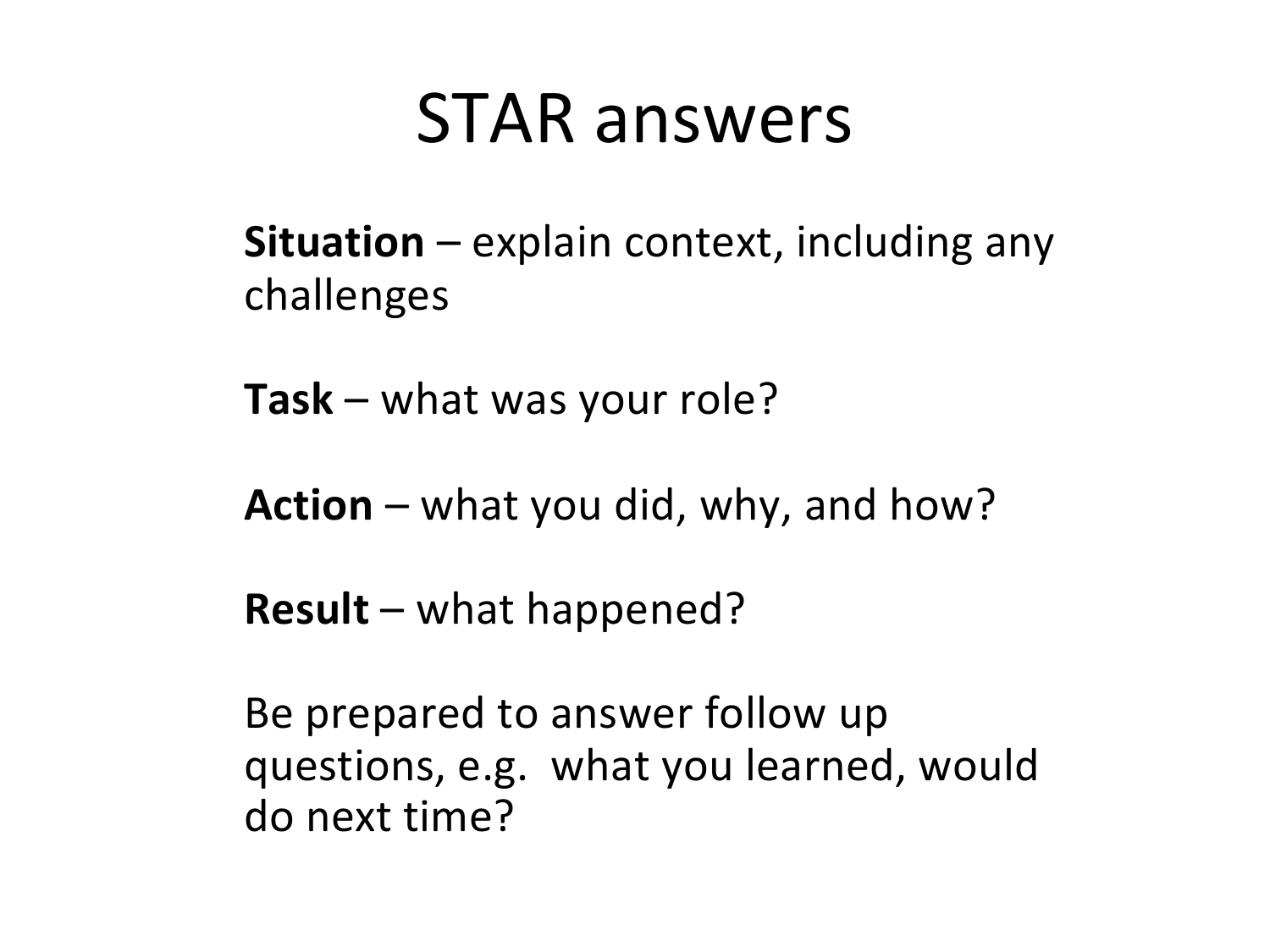#### Behavioural interview question + follow up



Identify High-Performance Job Candidates Probe Beyond Superficial Answers . Spot "Red Flags" Indicating Evasions or Untruths = Get References to Provide Real Information - Negotiate Job Offers to Attract Winners 100,000 Falcone pies So

Initial Q: "Tell us about a time when you needed to bring bad news to your boss or a student or a person you manage"

Your initial answer…

Possible follow up Qs:

Was there a good outcome?

If this happened again, what would you do differently?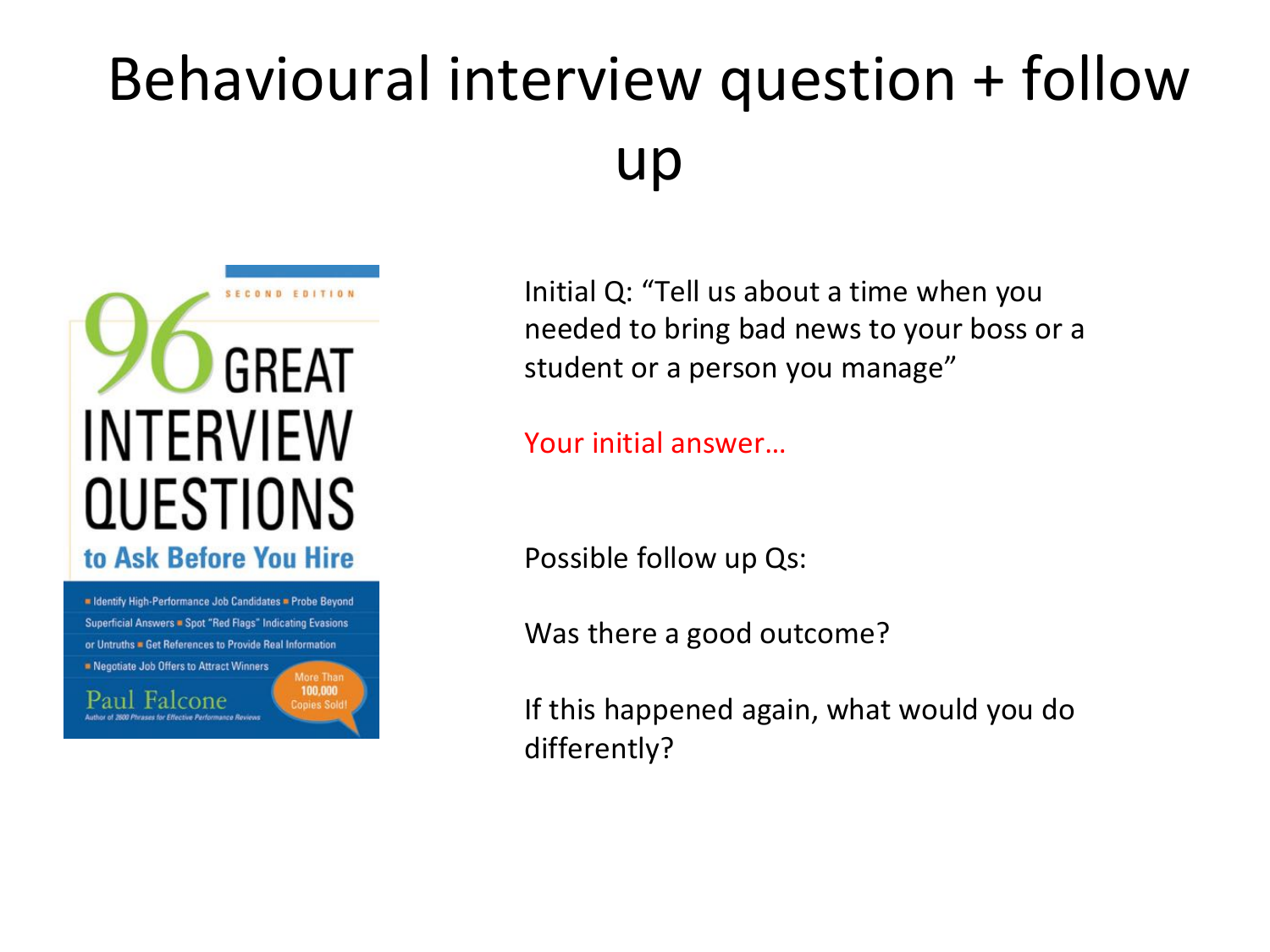## Practise in pairs

- Why did you become a teacher?
- Describe a situation where there were problems with class behaviour, what did you do?
- Describe a situation in which you led a team to deliver a challenging goal. What did you do to ensure you were successful?
- Bad news scenario
- What is the worst mistake you have ever made as a teacher (manager of teachers)?
- What disciplinary actions do you use in the classroom?
- Describe a situation when you have managed a teacher with performance or attitudinal problems. What did you do?

Remember STAR: Situation – Task – Action - Result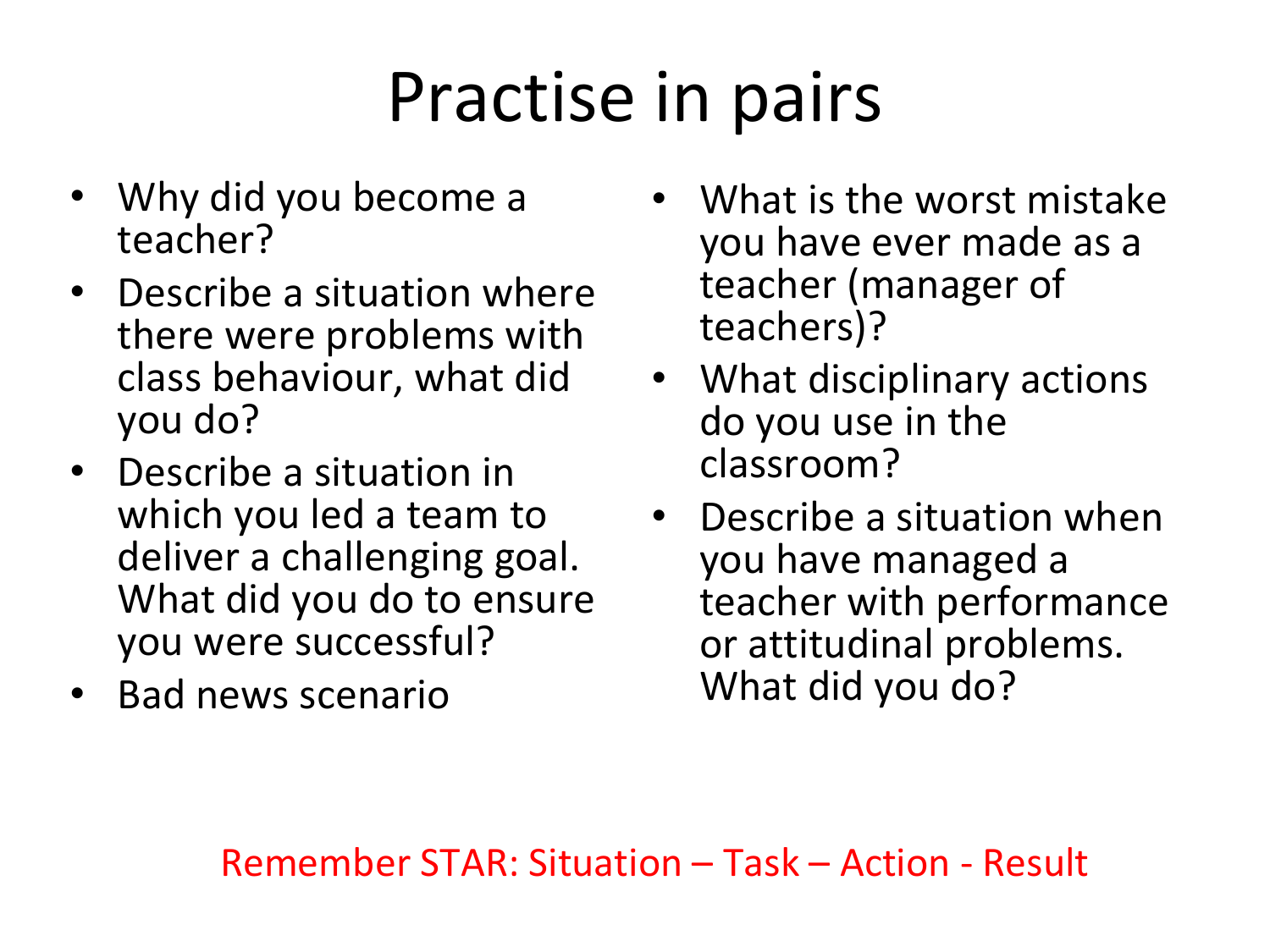## Awkward questions



- If you were reincarnated what animal would you like to be and why?
- How many telephones could you fit into a telephone box?
- What's your best/worst quality?
- How much do you earn?
- Can you start on Monday!